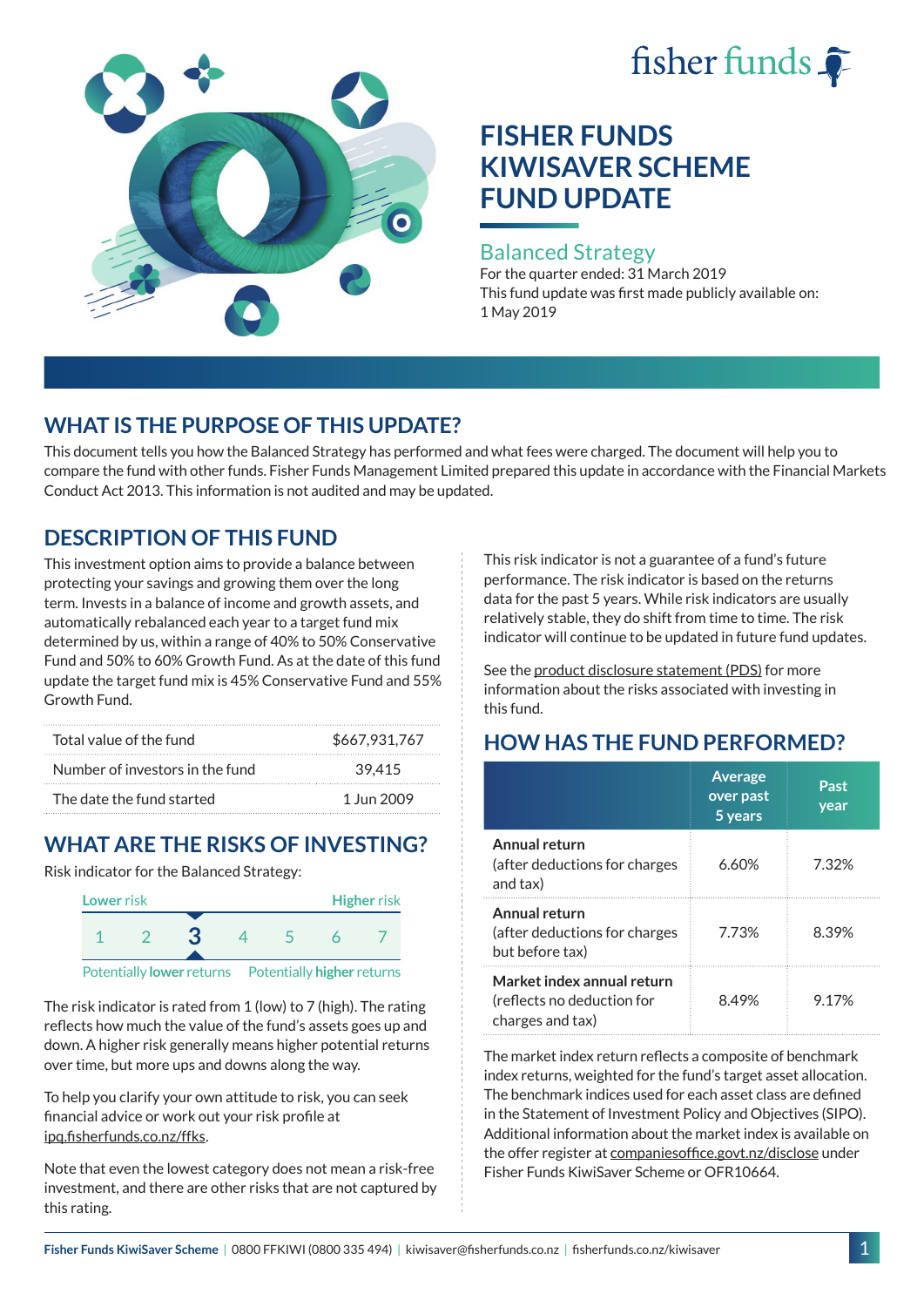### **ANNUAL RETURN GRAPH**



This shows the return after fund charges and tax for each year ending 31 March since the fund started. The last bar shows the average annual return since the fund started, up to 31 March 2019.

**Important:** This does not tell you how the fund will perform in the future.

Returns in this update are after tax at the highest prescribed investor rate (PIR) of tax for an individual New Zealand resident. Your tax may be lower. The market index return reflects no deduction for charges and tax.

#### **WHAT FEES ARE INVESTORS CHARGED?**

Investors in the Balanced Strategy are charged fund charges that include GST. In the year to 31 March 2018 these were:

|                                                       | % of net asset value   |
|-------------------------------------------------------|------------------------|
| <b>Total fund charges</b>                             | 1.24%                  |
| Which are made up of:                                 |                        |
| <b>Total management and</b><br>administration charges | 1.24%                  |
| Inding:                                               |                        |
| Manager's basic fee                                   | 0.90%                  |
| Other management and<br>administration charges        | 0.13%                  |
| Total performance-based fees <sup>1</sup>             | 0.21%                  |
| Other charges:                                        | \$ amount per investor |
| Annual membership fee                                 |                        |

Small differences in fees and charges can have a big impact on your investment over the long term.

#### **EXAMPLE OF HOW THIS APPLIES TO AN INVESTOR**

Sarah had \$10,000 in the fund at the start of the year and did not make any further contributions. At the end of the year, Sarah received a return after fund charges were deducted of \$732 (that is 7.32% of her initial \$10,000). Sarah also paid \$36 in other charges. This gives Sarah a total return after tax of \$696 for the year.

#### **WHAT DOES THE FUND INVEST IN? Actual investment mix**

This shows the types of assets that the fund invests in.



#### **Target investment mix**

This shows the mix of assets that the fund generally intends to invest in.